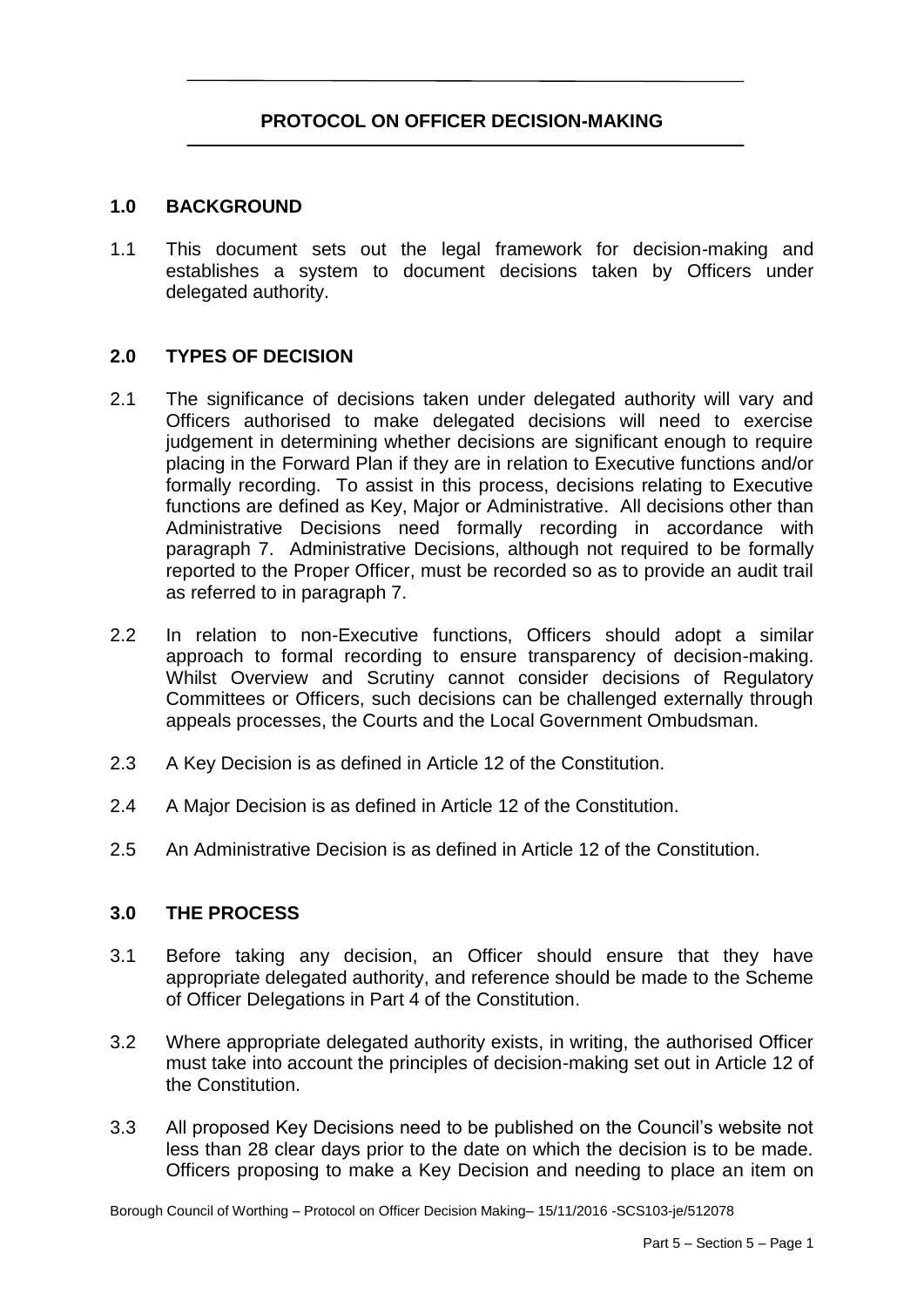the Council's website should provide details to the Democratic Services Manager at least 30 clear days prior to the date on which the decision is to be made.

- $3.4$  date of decision, then the Officer must comply with the legal requirements relating to exceptional and urgent Executive decisions. These are laid out in full in the Access to Information Procedure Rules in Part 4 of the Council's If it is impracticable to publish the notice not less than 28 clear days before the Constitution.
- 3.5 If an Officer is unable to give five clear days' notice of a Key Decision that was not published on the Council's website at least 28 clear days before the date of the decision, she/he can take the decision only if the Chairman of the Overview and Scrutiny Committee (for a Worthing only item) or the Joint Chairman of the Joint Overview and Scrutiny Committee (joint items) agrees that the decision is urgent and cannot reasonably be deferred. The full procedure is again set out in the Access to Information Procedure Rules in part 4 of the Council's Constitution.
- 3.6 Consultations under Paragraph 3.4 and 3.5 above, must be taken in consultation with the Democratic Services Manager.
- $37$  out in Article 12 of the Constitution, should be complied with. All relevant considerations must be taken into account, no irrelevant considerations may be taken into account, due regard should be had to professional advice. A Key Decision should only be taken after consideration of an internal report, In making an Officer decision, the principles of Member decision-making set although there is no requirement to publish such a report.

## **4.0 CALL-IN**

 4.1 Relevant decisions made by Officers are subject to call-in by the Overview and Scrutiny Committee or Joint Overview and Scrutiny Committee and cannot be implemented until either the call-in period has expired or the Overview and Scrutiny Committee or Joint Overview and Scrutiny Committee has made a decision regarding the call-in. The call-in procedure is set out in the Overview and Scrutiny Procedure Rules within the Constitution.

## **5.0 RECORDING THE DECISION**

- 5.1 Officer Key Decisions are recorded in the same manner as Executive Member decisions. The Officer will produce a decision record in the same format as those relating to Executive decisions following the Officer decisions.
- $5.2$  must provide the Democratic Services Manager with a completed delegated decision form (available on the Council's intranet site) within two clear working days of the date of taking the decision. Upon making a major decision in relation to an Executive function, the Officer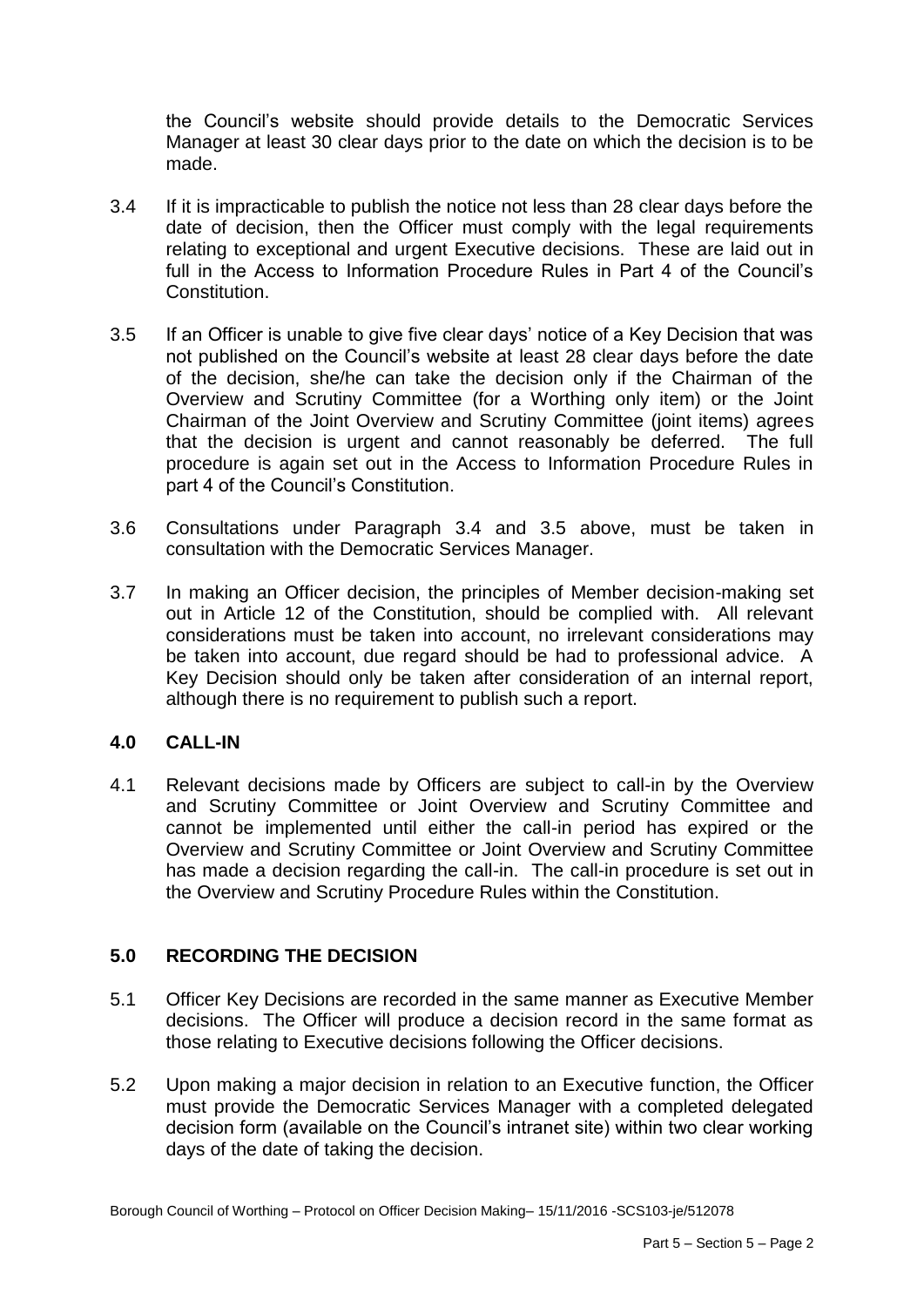- 5.3 function, the Officer must provide the Democratic Services Manager with a completed delegated decision form within two clear working days of the date of taking the decision, unless agreed with the Solicitor to the Council that that decision (or class of decision) does not require this. Any such forms must be Upon making a major decision relating to the exercise of a non-Executive copied to the relevant Director.
- $5.4$  referred to in paragraphs 5.1 to 5.3, including any report upon which each decision was made and subject to any requirement for confidentiality, will ensure that this decision is recorded by the Council. She/he will also ensure that the record of decision is available for public inspection during all normal office hours, that the public has the right to copy or to be provided with a copy of any part of that record upon payment of a reasonable copying and administrative charge, and that the decision, report and background The Democratic Services Manager will maintain a record of all decisions documents are available on the Council's website.
- $5.5$  conveying the decision taken, i.e. it will not be sufficient to state that the recommendations in the report were agreed. The form and accompanying It is essential that the contents of the delegated decision form are clear in report must set out:
	- (a) A record of decision (including the date it was made);
	- (b) The reasons for the decision;
	- (c) Details of any alternative options considered and rejected, with reasons;
	- $(d)$ A record of any conflict of interest declared by any Executive Member consulted; and
	- $(e)$ In relation to any such declaration, a note of any dispensation granted by the Joint Governance Committee.
- $5.6$  by Officers. It is important that where Officers involved in making decisions have a registerable interest, this is declared on the form to preserve the The delegated decision form includes a section for the recording of interests integrity of the process.

# **6.0 AUTHORISATION OF OFFICERS TO EXERCISE DELEGATED POWERS**

 $6.1$  authorise other Officers to exercise delegations that have been delegated to them under the Scheme. This must be to another Officer or Officers of suitable experience and seniority. Each Director will prepare a departmental Scheme of Authorisations within 28 days of the Council's AGM, when the Scheme of Delegations is approved, and revise it as appropriate during the year. It shall set out how decisions will be made in his/her area. This should establish which Officers will be given authority to make decisions under delegated powers and subject to which terms and conditions. The Scheme of The Scheme of Delegations to Officers includes the power for Officers to Authorisation will be lodged with the Solicitor to the Council.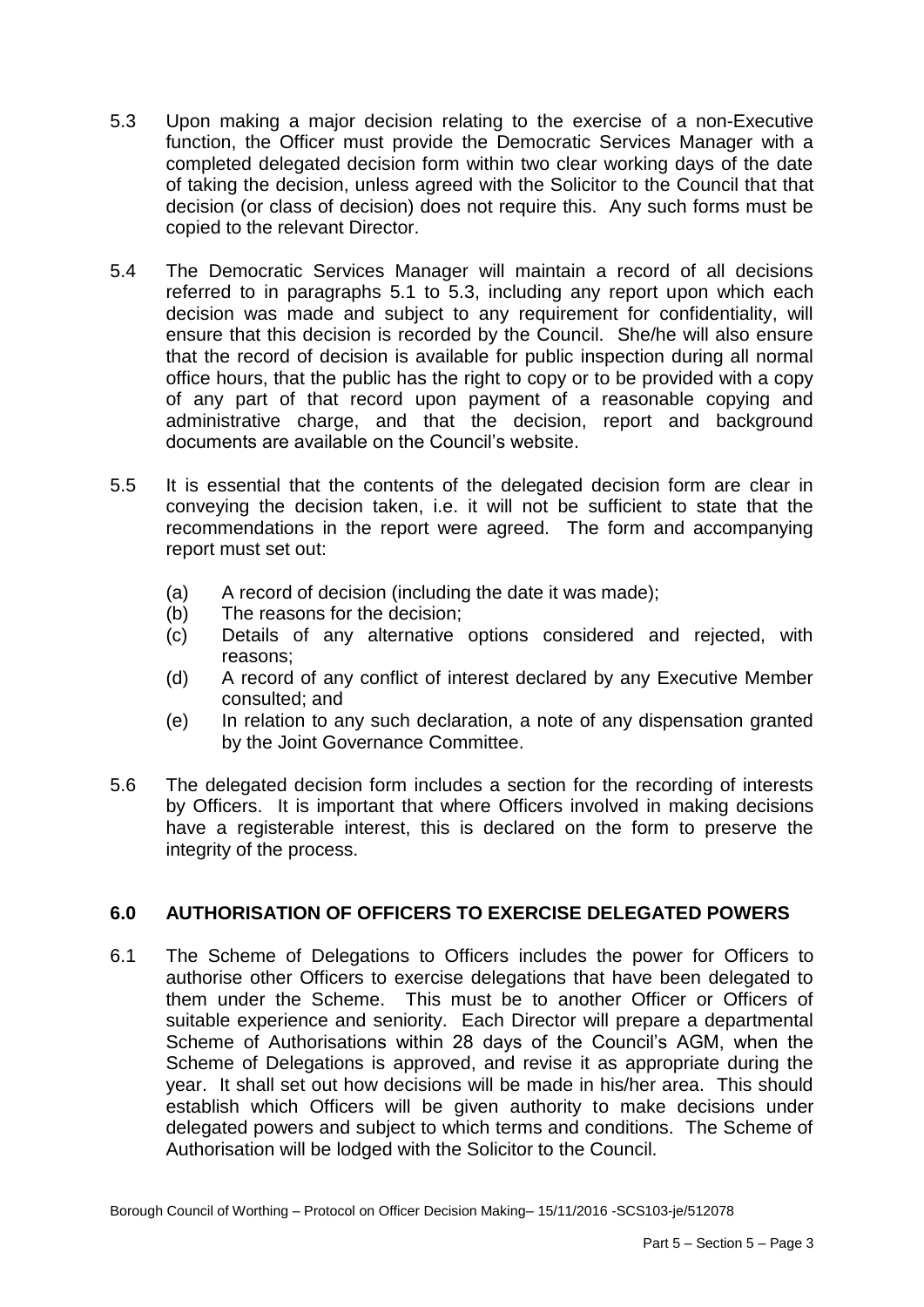6.2 Whilst Directors may authorise other Officers to take delegated decisions, the decision is still their responsibility in that they will be accountable for the decision to authorise and the exercise of that authorisation.

# **7.0 REFERRAL**

- 7.1 Whilst the Scheme of Delegations to Officers is designed to encourage Officers to take responsibility for decisions, an Officer may decide that a particular issue is such that it should be referred to the body from whom authority was delegated. Such a referral must take place where the proposed decision relates to an Executive function and is conflict with the Council's Budget and Policy Framework.
- $7.2$  exercised in respect of a particular matter and that the matter should be The Executive may also direct an Officer's delegated authority should not be referred to the Executive.
- $7.3$  to refer a particular issue to the Committee or Sub-Committee from whom it was delegated, or if none, arrange for an appropriate recommendation to be In relation to the exercise of non-Executive functions, the Officer may decide made to Full Council.

## **8.0 GIVING REASONS**

 $8.1$  when reasons have to be given. Generally, giving reasons is an accepted 'best practice' principle of good administration. Case law suggests that the practice may be important in ensuring that controversial decisions are rooted 8.1 A matter of increasing significance in Local Government, decision-making is in relevant considerations and with proper regard to available legal powers.

## **9.0 ACCOUNTABILITY**

 9.1 Officers are accountable to the Council for any decision they may make and with the exception of decisions relating to individual regulatory matters, may be required to report to, and answer questions from, the Overview and Scrutiny Committee or Joint Overview and Scrutiny Committee in respect of any decisions. The Overview and Scrutiny Committee or Joint Overview and Scrutiny Committee may also call in Key and Major Decisions before they are implemented and may recommend a course of action when the matter is to be reconsidered by the Officer.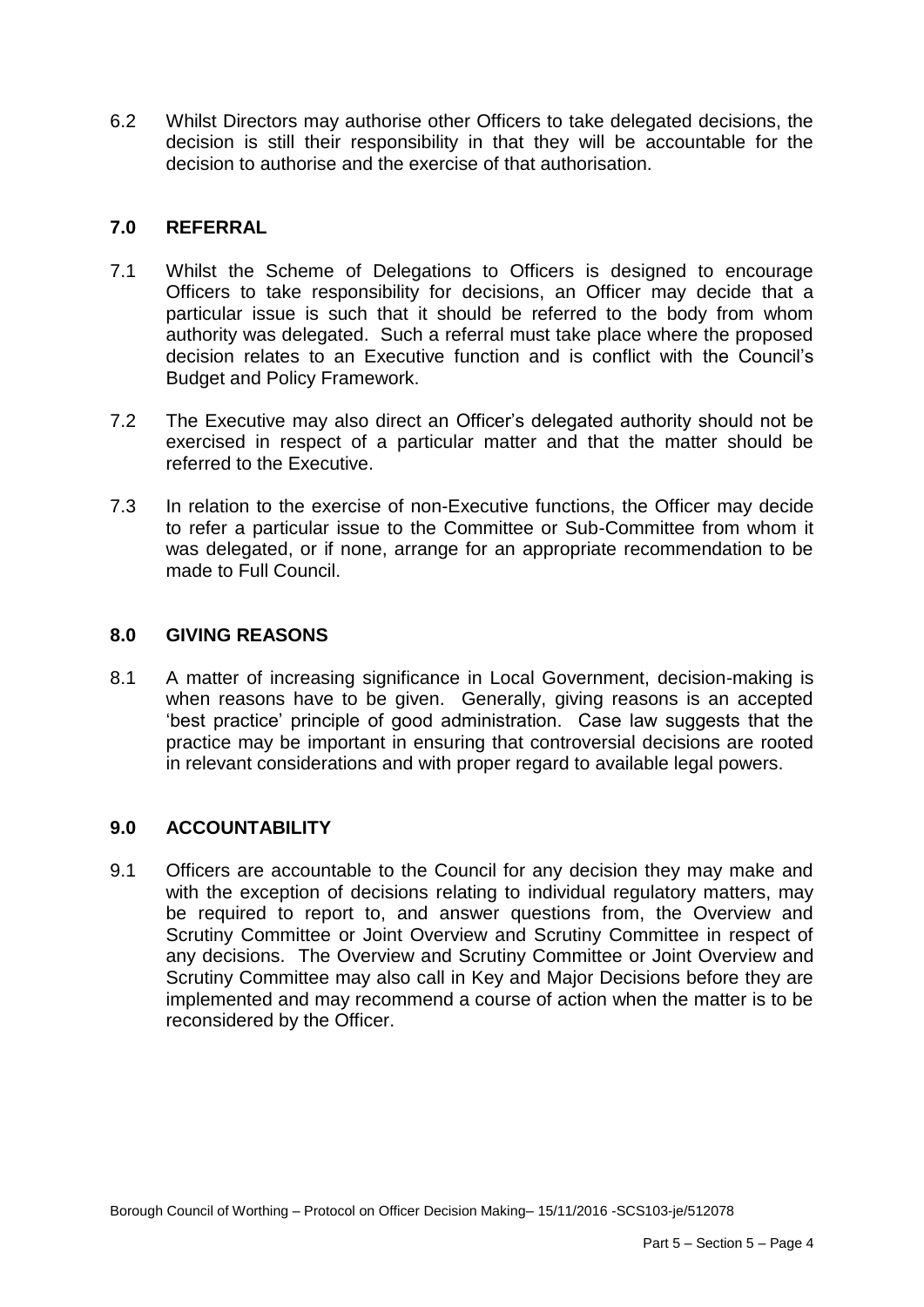# **10.0 CONSULTATION WITH MEMBERS**

#### 10.1 **General provisions**:

- (a) Decisions made by Officers under delegated powers fall into two principal categories, namely:
	- (i) Decisions delegated to Officers in, or following, consultation with Executive Member (which may or may not be Key Decisions); and
	- (ii) Other decisions delegated to Officers (which are not required to be taken in, or following, consultation with Executive Members) and which may or may not be Key Decisions;
- (b) Officers to whom decisions have been delegated have a duty to ensure that effective consultation takes place in accordance with the Constitution / the terms of the delegation;
- $(c)$  timescale to respond to consultation and, where appropriate and reasonably practicable, this timescale will be sufficient to enable Members to consult with their constituents. Members will be informed of any time restrictions which may apply relating to the process of consultation, particularly where urgent action is needed in the Council's Every effort will be made to ensure that Members have a realistic and/or the public interest.

## 10.2 **Decisions by Officers following consultation with Executive Members**

 Officers to whom decision-making powers have been delegated, subject to consultation with Executive Members, will ensure that such consultation takes place.

 Consultation shall be carried out in writing, unless there is an urgency about the decision that makes such written consultation impractical, in which case the Officer shall confirm, in writing, to the Executive Member their understanding of the Executive Member's response to the consultation.

 The decision, however, is the responsibility of the Officer and if, following consultation with the relevant Executive Member, the Officer does not feel that they can make the decision in accordance with their professional opinion, then they must refer the matter to the Executive Member for a formal decision.

## 10.3 **Other decisions delegated to Officers**

 that they identify, at an early stage, issues upon which Members should (a) Officers acting within the remit of their delegated authority would ensure be consulted; and